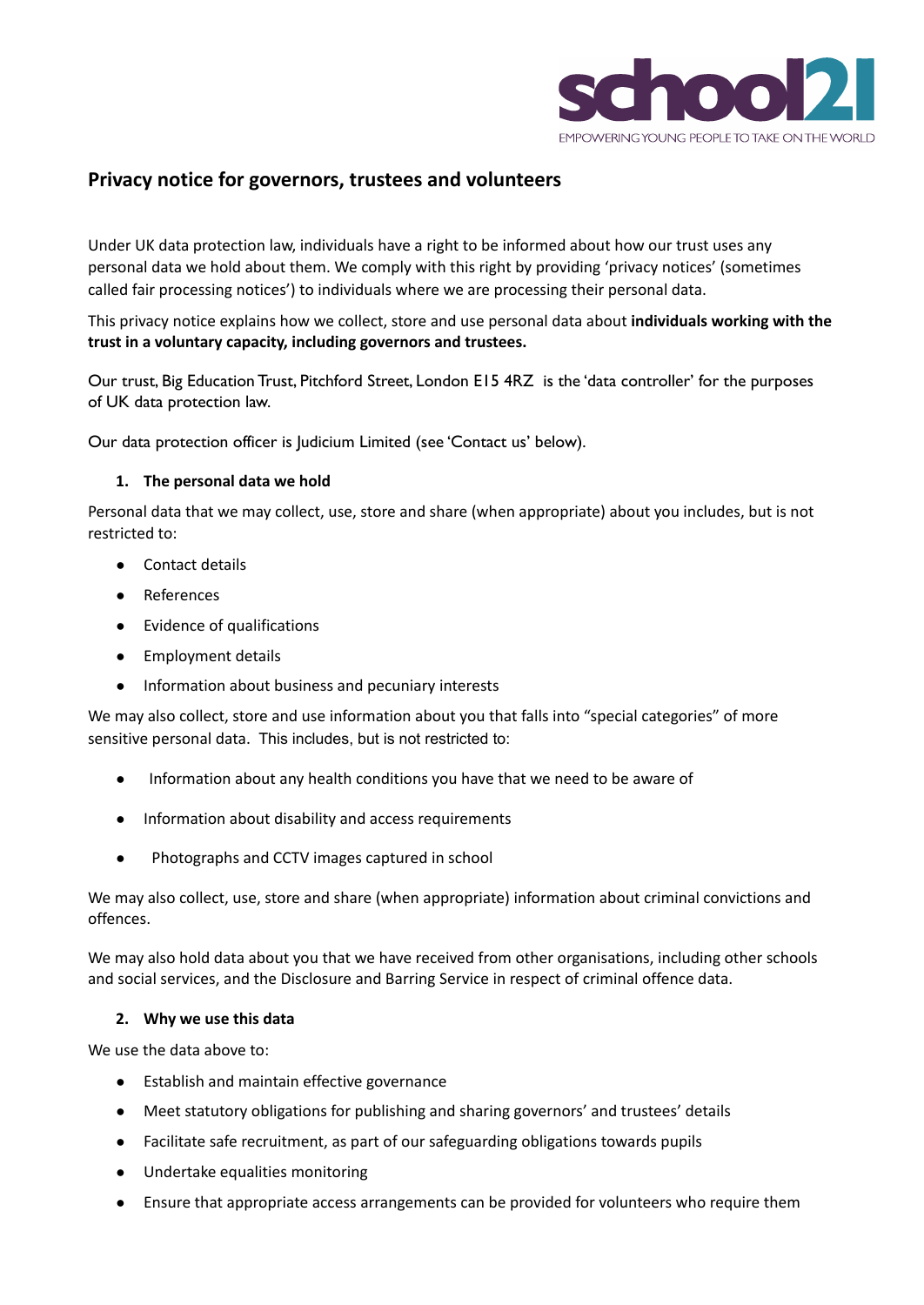# **2.1Use of your personal information for marketing purposes**

Where you have given us consent to do so, we may send you marketing information by email or text promoting school events, campaigns, charitable causes or services that may be of interest to you.

You can withdraw consent or 'opt out' of receiving these texts and/or emails at any time by clicking on the "Unsubscribe" link at the bottom of any such communication, or by contacting us (see 'Contact us' below).

## **2.2 Use of your personal data in automated decision making and profiling**

We do not currently process any personal data through automated decision making or profiling. If this changes in the future, we will amend any relevant privacy notices in order to explain the processing to you, including your right to object to it.

# **3. Our lawful basis for using this data**

We only collect and use personal information about you when the law allows us to. Most commonly, we use it where we need to:

- Comply with a legal obligation
- Carry out a task in the public interest

Less commonly, we may also use personal information about you where:

- You have given us consent to use it in a certain way
- We need to protect your vital interests (or someone else's interests where you have provided us with consent to use your data, you may withdraw this consent at any time. We will make this clear when requesting your consent, and explain how you go about withdrawing consent if you wish to do so.

Where you have provided us with consent to use your data, you may withdraw this consent at any time. We will make this clear when requesting your consent, and explain how you would go about withdrawing consent if you wish to do so.

#### **3.1 Our basis for using special category data**

For 'special category' data, we only collect and use it when we have both a lawful basis, as set out above, and one of the following conditions for processing as set out in UK data protection law:

- We have obtained your explicit consent to use your personal data in a certain way
- We need to perform or exercise an obligation or right in relation to employment, social security or social protection law
- We need to protect an individual's vital interests (i.e. protect your life or someone else's life), in situations where you're physically or legally incapable of giving consent
- The data concerned has already been made manifestly public by you
- We need to process it for the establishment, exercise or defence of legal claims
- We need to process it for reasons of substantial public interest as defined in legislation
- We need to process it for health or social care purposes, and the processing is done by, or under the direction of, a health or social work professional or by any other person obliged to confidentiality under law
- We need to process it for public health reasons, and the processing is done by, or under the direction of, a health professional or by any other person obliged to confidentiality under law
- We need to process it for archiving purposes, scientific or historical research purposes, or for statistical purposes, and the processing is in the public interest

For criminal offence data, we will only collect and use it when we have both a lawful basis, as set out above, and a condition for processing as set out in UK data protection law. Conditions include:

- We have obtained your consent to use it in a specific way
- We need to protect an individual's vital interests (i.e. protect your life or someone else's life), in situations where you're physically or legally incapable of giving consent
- The data concerned has already been made manifestly public by you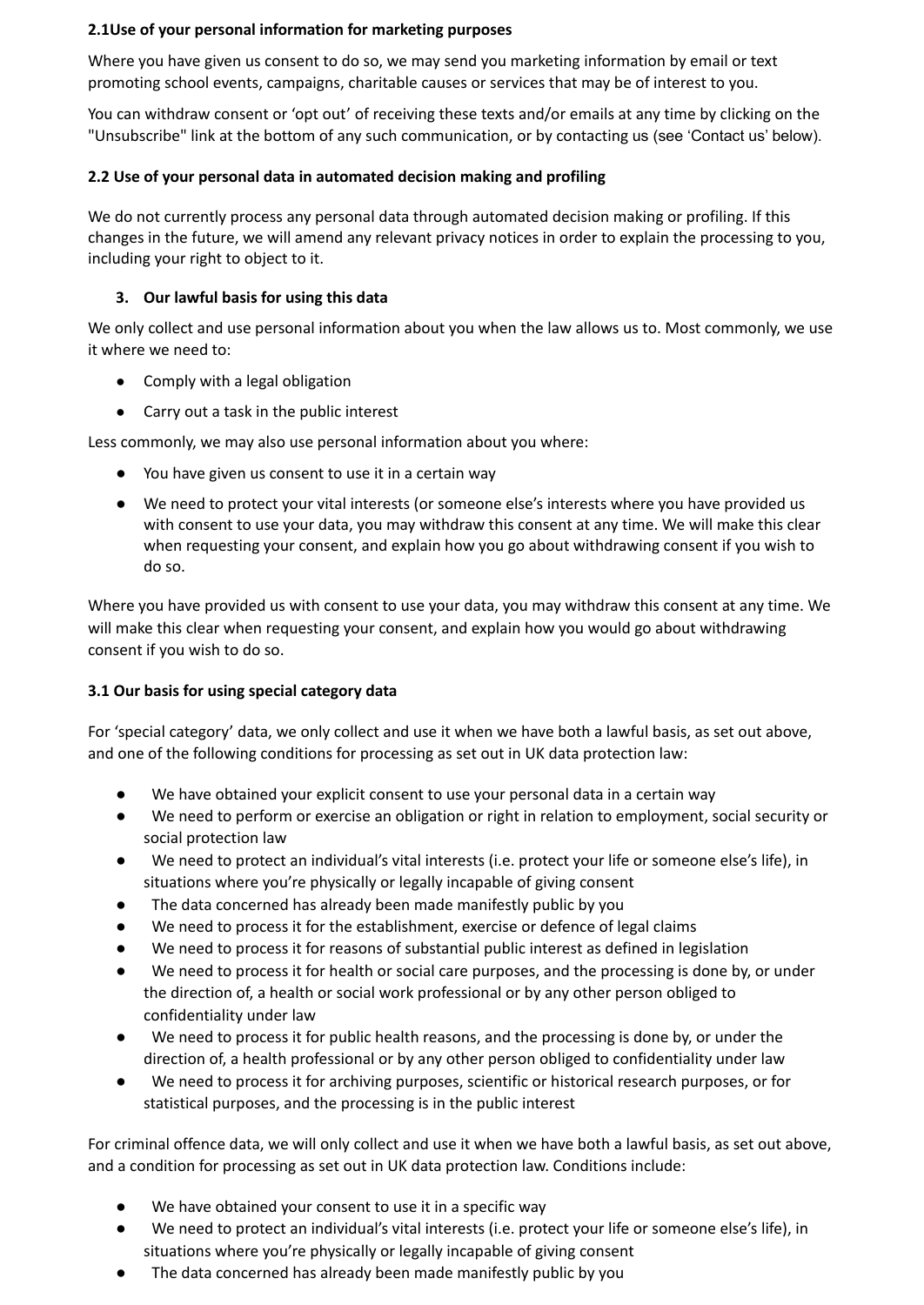- We need to process it for, or in connection with, legal proceedings, to obtain legal advice, or for the establishment, exercise or defence of legal rights
- We need to process it for reasons of substantial public interest as defined in legislation

### **4. Collecting this data**

While the majority of the information we collect from you is mandatory, there is some information that can be provided voluntarily.

Whenever we seek to collect information from you, we make it clear whether you must provide this information (and if so, what the possible consequences are of not complying), or whether you have a choice.

Most of the data we hold about you will come from you, but we may also hold data about you from:

- Local authorities
- Government departments or agencies
- Police forces, courts, tribunals

#### **5. How we store this data**

We keep personal information about you while you volunteer at our school. We may also keep it beyond your work at our school if this is necessary. Our data retention policy sets out how long we keep information about governors/trustees and other volunteers.

You can request a copy of the Data Retention Policy by emailing info@school21.org.uk

We have put in place appropriate security measures to prevent your personal information from being accidentally lost, used or accessed in an unauthorised way, altered or disclosed.

We will dispose of your personal data securely when we no longer need it.

#### **6. Who we share data with**

We do not share information about you with any third party without your consent unless the law and our policies allow us to do so.

Where it is legally required, or necessary (and it complies with UK data protection law) we may share personal information about you with:

- Government departments or agencies
- Our local authority, London Borough of Newham to meet our legal obligations to share certain information with it, such as safeguarding concerns
- Our regulator i.e. Ofsted
- Our auditors
- **Health authorities**
- Security organisations
- Professional advisers and consultants
- Charities and voluntary organisations
- Police forces, courts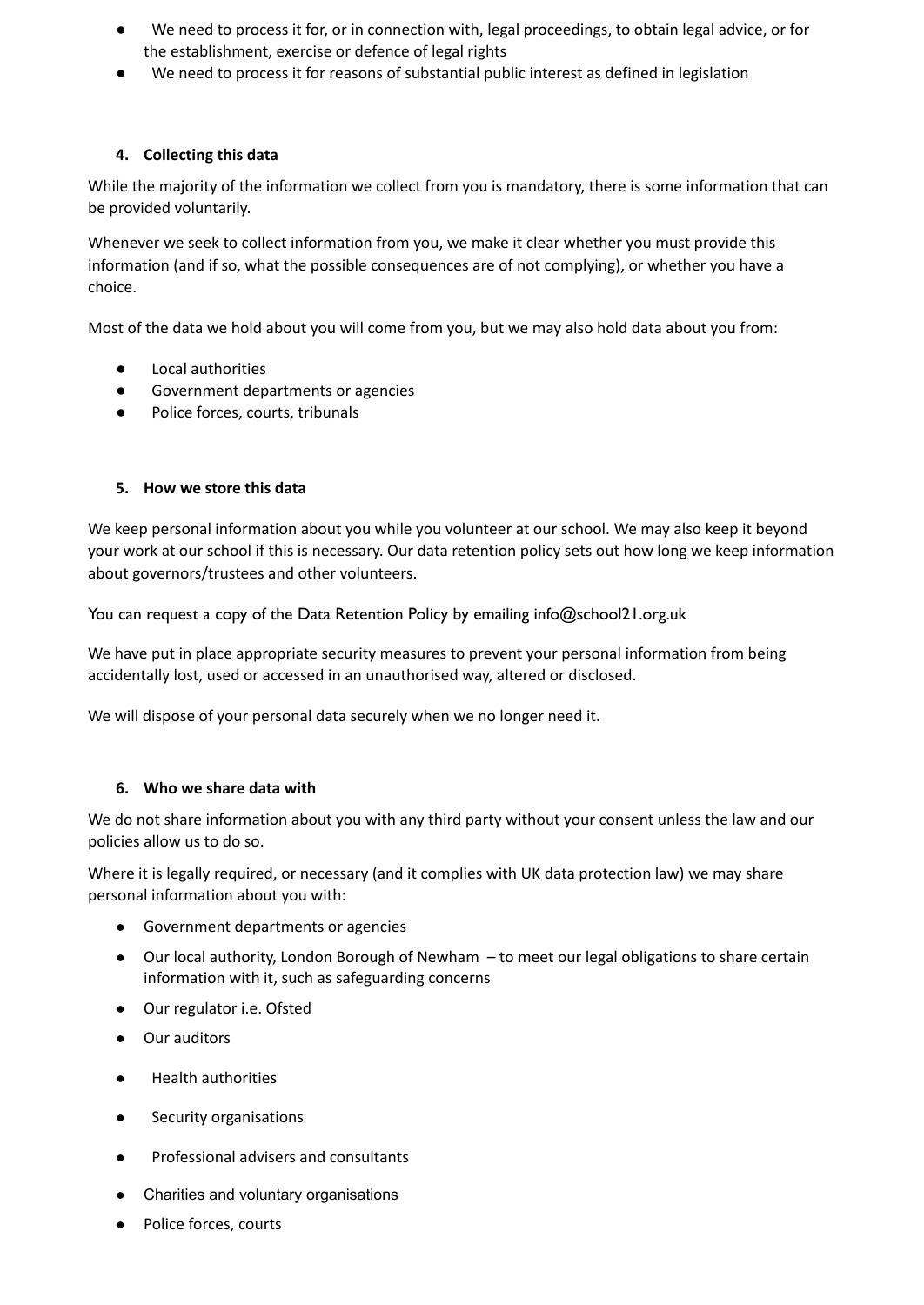### **6.1 Transferring data internationally**

Where we transfer your personal data to a third-party country or territory, we will do so in accordance with UK data protection law.

In cases where we have to set up safeguarding arrangements to complete this transfer, you can get a copy of these arrangements by contacting us

#### **7. Your rights**

### **7.1 How to access the personal information that we hold about you**

Individuals have a right to make a 'subject access request' to gain access to personal information that we hold about you.

If you make a subject access request, and if we do hold information about you, we will (subject to any exemptions that may apply):

- Give you a description of it
- Tell you why we are holding and processing it, and how long we will keep it for
- Explain where we got it from, if not from you
- Tell you who it has been, or will be, shared with
- Let you know whether any automated decision-making is being applied to the data, and any consequences of this
- Give you a copy of the information in an intelligible form

You may also have a right for your personal information to be transmitted electronically to another organisation in certain circumstances.

If you would like to make a request, please contact us (see 'Contact us' below).

#### **7.2 Your other rights regarding your data**

Under UK data protection law, you have certain rights regarding how your personal data is used and kept safe. You have the right to:

- Object to the use of your personal data if it would cause, or is causing, damage or distress
- Prevent your data being used to send direct marketing
- Object to the use of your personal data for decisions being taken by automated means (by a computer or machine, rather than a person)
- In certain circumstances, have inaccurate personal data corrected
- In certain circumstances, have the personal data we hold about you deleted or destroyed, or restrict its processing
- Withdraw your consent, where you previously provided it for the collection, processing and transfer of your personal data for a specific purpose
- In certain circumstances, be notified of a data breach
- Make a complaint to the Information Commissioner's Office
- Claim compensation for damages caused by a breach of the data protection regulations

To exercise any of these rights, please contact us (see 'Contact us' below).